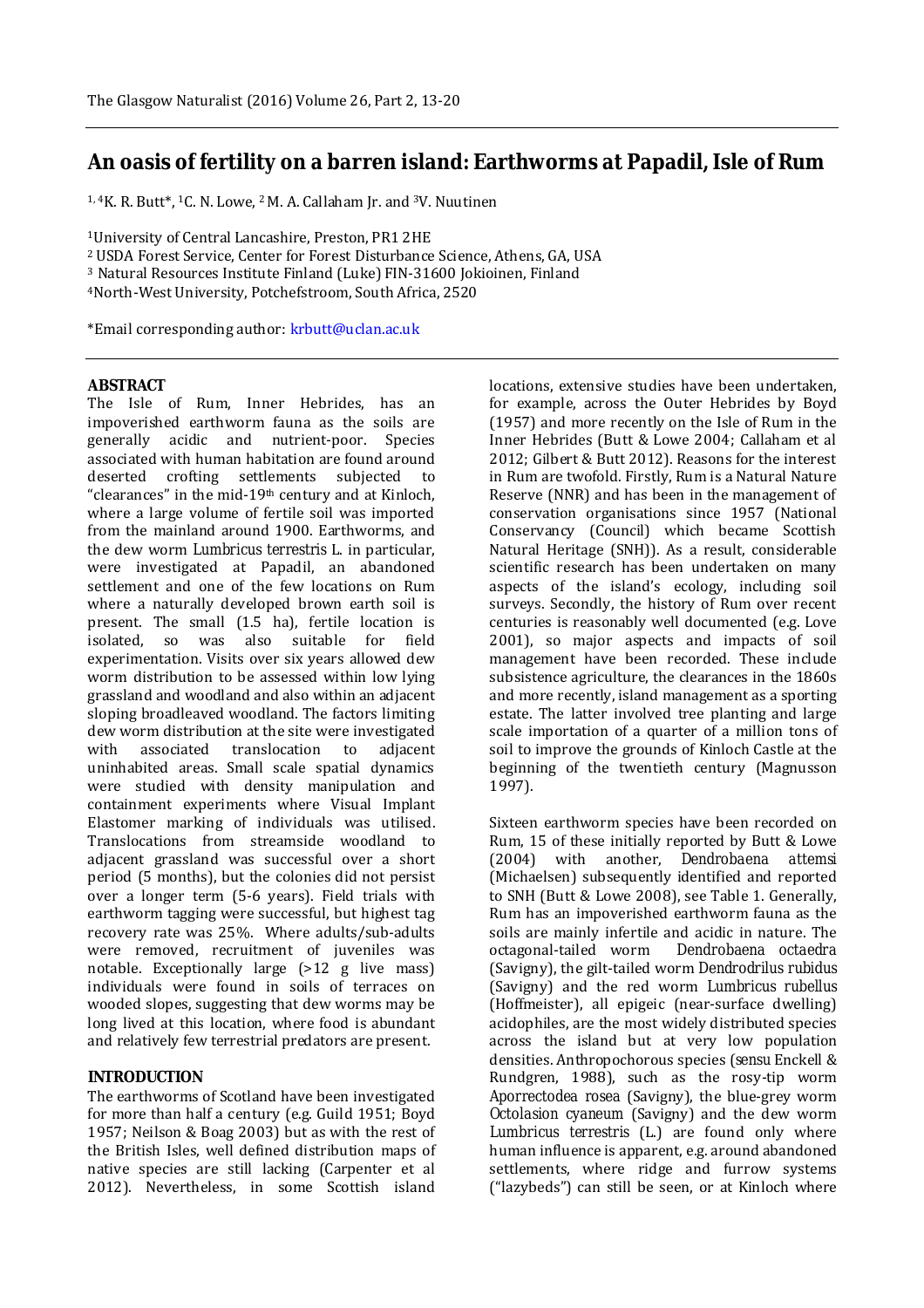| Table 1. Earthworms from the Isle of Rum, Inner Hebrides (adapted from Butt & Lowe 2004; 2008 and current |  |  |
|-----------------------------------------------------------------------------------------------------------|--|--|
| work).                                                                                                    |  |  |

| <b>Location on Rum</b>   | Kin | Dib | Gur | Har | Kil | <b>Pap</b> | Mor |
|--------------------------|-----|-----|-----|-----|-----|------------|-----|
| <b>Earthworm species</b> |     |     |     |     |     |            |     |
| Allolobophora chlorotica | X   | X   | X   | X   |     | X          |     |
| Aporrectodea caliginosa  | X   | X   | X   | X   |     | X          |     |
| Aporrectodea longa       | X   | X   |     |     |     |            |     |
| Aporrectodea rosea       | X   | X   |     | X   |     |            |     |
| Dendrobaena attemsi      | X   |     |     |     |     |            | X   |
| Dendrobaena octaedra     | X   | X   | X   | X   | X   | X          | X   |
| Dendrodrilus rubidus     | X   |     | X   | X   | X   | X          | X   |
| Eisenia fetida           | X   |     |     |     |     |            |     |
| Eiseniella tetraedra     | X   | X   |     | X   |     |            |     |
| Lumbricus castaneus      |     |     |     |     |     | X          |     |
| Lumbricus eiseni         |     |     |     |     |     |            | X   |
| Lumbricus rubellus       | X   | X   | X   | X   | X   | X          | X   |
| Lumbricus terrestris     | X   |     |     | X   |     | X          |     |
| Murchieona miniscula     |     |     | X   |     |     |            |     |
| Octolasion cyaneum       | X   | X   | X   | X   | X   | X          | X   |
| Satchellius mammalis     | X   |     |     |     |     | X          |     |

(Kin – Kinloch, Dib – Dibidil, Gur – Guirdil, Har – Harris, Kil – Kilmory, Pap – Papadil, Mor – Open Moorland – see Fig. 1 for locations on Rum.) Nomenclature from Sims & Gerard (1999).

fertile soils were imported from the mainland. Of the disused settlements around the island, some such as Kilmory and Harris are accessible from Kinloch by four-wheel-drive vehicle, whilst Dibidil and Papadil are only reached by a lengthy walk over pony-paths (Fig. 1).

Rum is an island managed for conservation and has been described as an "outdoor laboratory" because of the intense study of its nature. However, even here there are locations that have been less well studied but possess specific attributes that are of unique interest to soil ecologists. One such place is Papadil (National Grid Reference NM365 922). This site, towards the very south of Rum, once supported a small crofting community and signs of ridge and furrow cultivation are still evident on nearby headlands. Papadil Loch and the sea beyond, act as one margin to the location which is then surrounded to the north and east by steep slopes of Ainshval (781 m) and to the west by boggy terrain and moorland. Within this, a small (approximately 1.5 ha) area of woodland (predominantly Ash *Fagus excelsior* and Sycamore *Acer pseudoplatanus*) and grassland (dominated by *Agrostis* spp. and *Festuca ovina* with *Luzula campestris*, *Primula vulgaris*, *Anthoxanthum odoratum* and *Viola* spp.) lie to the north-west of the Loch with a south-facing aspect (Fig. 2).



**Fig. 1.** Isle of Rum map with Papadil towards the south of the island. Insert shows the location of Rum in the Inner Hebrides, to the west of mainland Scotland (Adapted from Butt and Lowe 2004).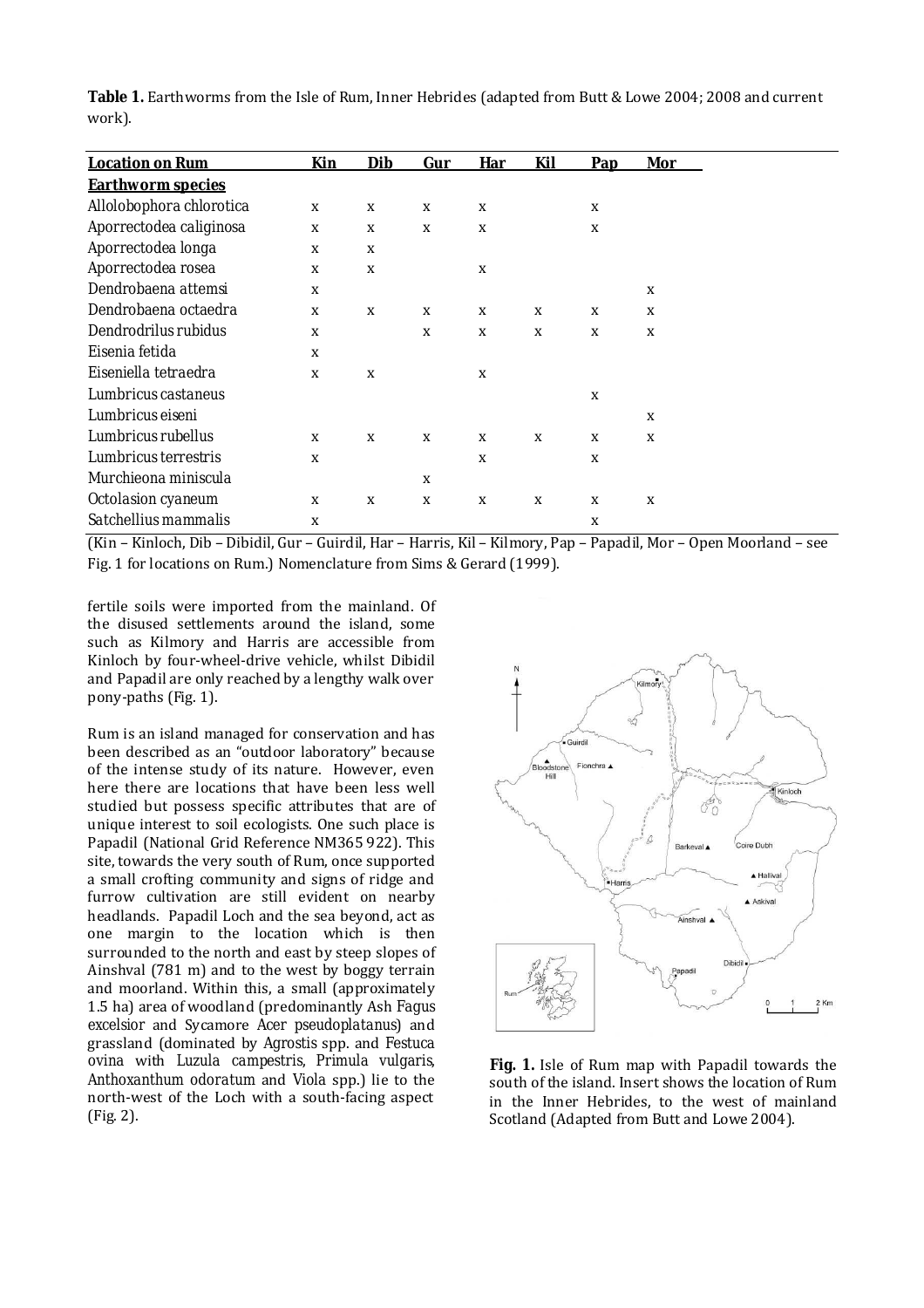

**Fig. 2.** Oblique aerial view of Loch Papadil, Rum, taken from the WSW. The woodland/grassland area investigated is clearly visible at the Loch margin (RCAHM, Scotland).

The trees were planted at Papadil and a hunting lodge built more than 100 years ago, when Rum was a shooting estate (Wormell 1968). The lodge is now in ruins but the wooded area including *Rhododendron ponticum* and gorse *Ulex europaeus* thicket remain. The soils at Papadil are exceptional for Rum, as they are naturally fertile brown forest soils. Ragg & Bogie (1958) and Ragg & Ball (1964) describe these soils in detail, but the main features are the freely-draining and crumby structure in the A and B horizons, the friable consistency, together with a relatively uniform brown colour. Rooting depth and absence of large stones are favourable to plant growth and to deep burrowing earthworms. The relatively high levels of sunshine, combined with rainfall of only 1,780 mm per annum (compared with the highest records from some locations on Rum of 3,302 mm) are factors considered largely responsible for the presence of these soils in this location in Rum.

Worthy of note is that Papadil has a substantiated reputation for high numbers of blood-sucking parasites; "within a few minutes hundreds of ticks, eager for human blood, can find their way to all parts of the human body" (Clutton-Brock & Ball 1987). This may be another reason why this area is seldom visited for long, even by those hardy enough to walk across the island.

As part of an island-wide earthworm survey during 1995-2003, Papadil was visited twice with basic information on species presence determined (Butt & Lowe 2004). Among the seven earthworm species located here was the deep burrowing dew worm, a species which forms a midden (a collection of organic material) above a near vertical burrow (Butt & Nuutinen 2005). In places, this species was thought to be present at relatively high densities (23 middens m-2) compared with other locations on Rum where it is entirely absent. The nature of the soil at this site, the presence of the dew worm and the remote location of Papadil itself, meant that further investigations were warranted. To this end it was determined to record more detail of the distribution and abundance of this (and other) species at Papadil and undertake small scale population manipulations along with trialling of some novel ecological techniques associated with earthworms (Butt & Lowe 2007; Grigoropoulou & Butt 2010). Specific objectives were to: 1) determine the effects of dispersal on spatial distribution of dew worms at Papadil; 2) monitor recruitment rate within a populated area; and 3) test a novel mark-recapture technique in field trials.

### **METHODS**

The work described here relates to 4 specific visits to Papadil over a five and a half year period which began in November 2005, when most experiments were set up (see Table 2).

**Table 2.** Earthworm research undertaken at Papadil, Isle of Rum.

| <b>Date of Visits</b> | Activities undertaken                                                                                                                                                 |
|-----------------------|-----------------------------------------------------------------------------------------------------------------------------------------------------------------------|
| Apr 1999              | General Earthworm Survey at Papadil.                                                                                                                                  |
| May 2002              | Initial Dew worm midden counts and further survey.                                                                                                                    |
| Nov 2005              | Establishment of Dew worm Translocation Experiment.                                                                                                                   |
| Apr 2006              | Establishment of Dew worm Distribution dynamics using tagging.<br>Monitoring of Translocation Experiment.                                                             |
|                       | Monitoring and termination of Distribution dynamics using tagging.<br>Survey of large Dew worm middens in woodland.<br>Video recording of Dew worm surface behaviour. |
| Apr 2007              | Further Monitoring of Translocation Experiment.                                                                                                                       |
|                       | Monitoring of large Dew worm middens in woodland.<br>Hillside woodland transect.                                                                                      |
| May 2011              | Final monitoring of the above and removal of materials.                                                                                                               |

Visits prior to 2005 were used to gather baseline information (Butt & Lowe, 2004). Visits of 2005-2011 required 27 field researcher days, achieved by camping at Papadil.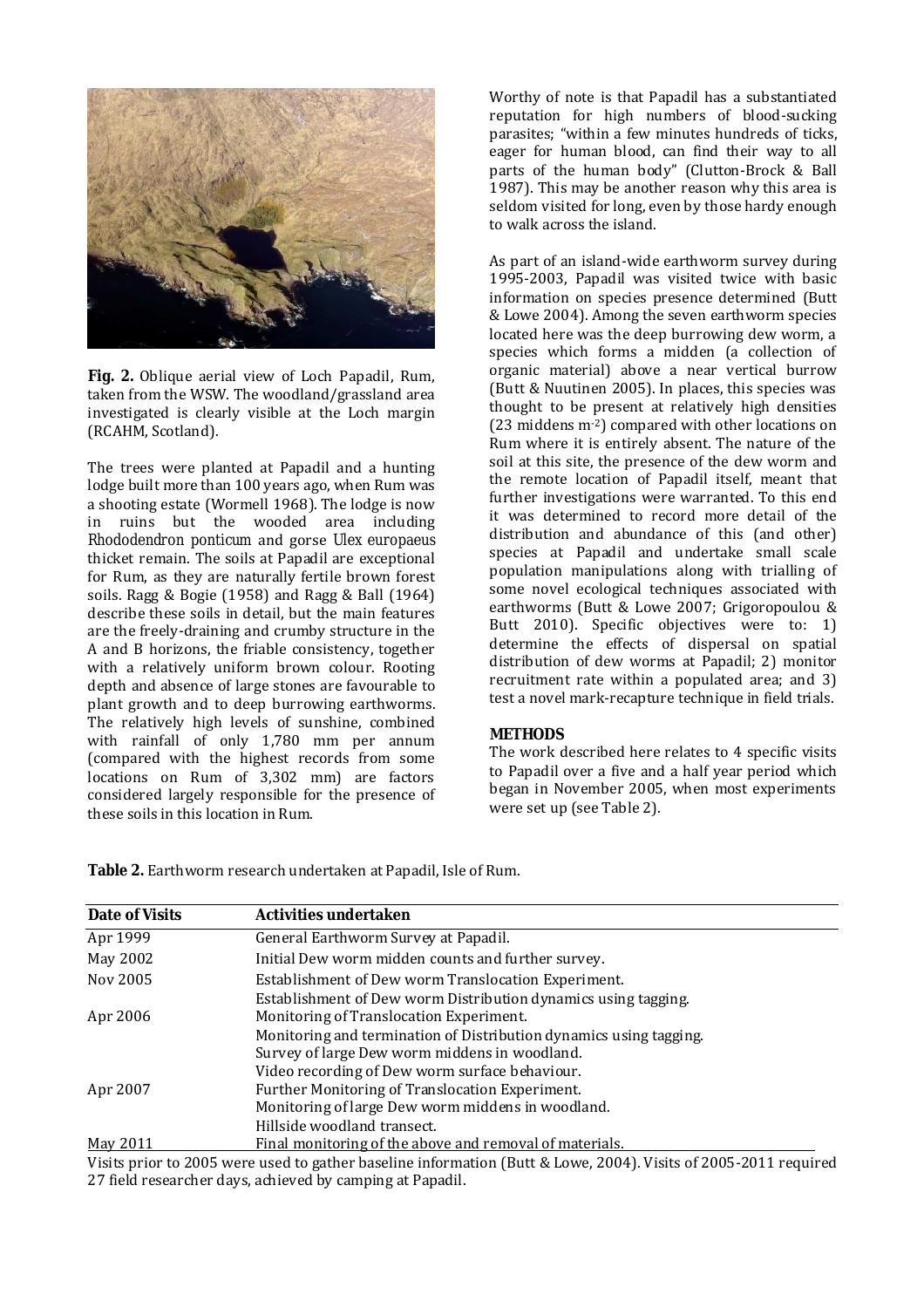# *Translocation experiment*

a) Earthworm survey work was undertaken on the short, red deer *Cervus elephas* and goat *Capra hircus*-grazed grassland to the west of Papadil Burn, a stream of approximately 4 - 5 m in width. Dew worm middens were searched for, by fingertip assessment and visual inspection of the soil surface as previously used in the Papadil woodland (Butt & Lowe 2004), adjacent to this site but separated by Papadil Burn. Standard vermifuge sampling to areas of 1 m2 involved watering can application of 50 g mustard powder in 10 litres of water (Butt 2000). The suspension of mustard acts as a skin irritant and drives earthworms within burrows to the soil surface (Gunn 1992).

b) Further survey work took place in the low-lying, sparse woodland, where dew worms were known to exist. Here, 3 areas of 1 m<sup>2</sup> were permanently pegged and multiple applications of a mustard vermifuge were used to extract dew worms and other earthworm species. All earthworms emerging after vermifuge application were washed in water, blotted dry and had masses determined (using an Ohaus LS200 portable balance; 0.1 - 200 g). Adult and sub-adult dew worms were retained, but juveniles  $\left($ <0.1 g) were returned to the point of extraction (as were other species) after irrigation of the soil with fresh water. This was to permit monitoring of subsequent population recovery. Repeat extractions from the same areas were conducted after periods of 5 and 19 months. In spring 2011, extraction could not be undertaken as the pegs were not present, thought eaten/displaced by goats or deer.

c) Dew worms extracted and retained from (b) were retained in pots of water, translocated to the dew worm-free surveyed grassland area (a) and released into 3 separate corresponding areas of 1 m2. Two of these areas had been surrounded with fencing made from heavy duty polythene, dug into the ground to a depth of 20 cm with 25 cm above ground to form earthworm enclosures with ends overlapped and sealed together to prevent earthworm ingress/egress (Grigoropoulou & Butt 2010). The third release site was unfenced. These translocations were undertaken to establish if dew worms could persist at the grassland site. Release took place just prior to dusk to avoid potential avian predation. Numbers translocated were 19 and 11 into the two fenced areas and 12 into the unfenced area. Visual investigations and vermifuge extraction within all of these areas were made after 5 and 19 months and also after 5 years, at which point the fencing, still intact, was removed.

### *Short term, small scale distribution dynamics using tagging*

Initially, in November 2005, all dew worm middens were counted and marked within 12 squares of 1 m<sup>2</sup> of woodland (within area b above) and the squares subsequently photographed. The squares were established in three 4 m x 1 m strips, 10 m apart, which constituted the blocks for an experiment with three treatments and a control (randomly allocated in the blocks).

*Removal Treatment* (R) All midden-related dew worms were removed (or attempts were made at removal) with a mustard vermifuge (50 g in 10 l water) delivered directly into the burrow entrance below the midden with a 100 ml syringe (Butt & Grigoropoulou 2010). The mass of each earthworm extracted was determined and general condition noted after washing and drying. The burrow was then inundated with clean water. This treatment examined population recruitment/colonisation.

*Tagging Treatment* (T) All midden-related dew worms were removed as in (R) and tagged in the field with (yellow) Visual Implant Elastomer (VIE) a fluorescent bio-polymer delivered by hypodermic needle (Butt & Lowe 2007) (Fig. 3). This is a technique to permit specific earthworms to be recognised at a later date. These had masses determined and were returned to their individual home burrows, following inundation with fresh water. This treatment sought to monitor fidelity of burrow occupancy.

*Tagging/Fencing Treatment* (TF) Midden-related dew worms were treated as in (T) but then the square metre plot was isolated with fencing (as described above). This was to restrict movement away from the treatment square, if home burrows were compromised by the vermifuge extraction process.



**Fig. 3.** Large dew worm from Papadil with yellow Visual Implant Elastomer (VIE) tag immediately prior to release; scale bar of 10 cm.

*Control* (C) Here the middens were located, dew worms extracted, mass determined and condition noted and then returned to home burrows previously irrigated with water. (Control = extraction and return to burrow only).

Plot size  $(1 \text{ m}^2)$  was thought appropriate (Grigoropoulou & Butt 2010), as it allowed for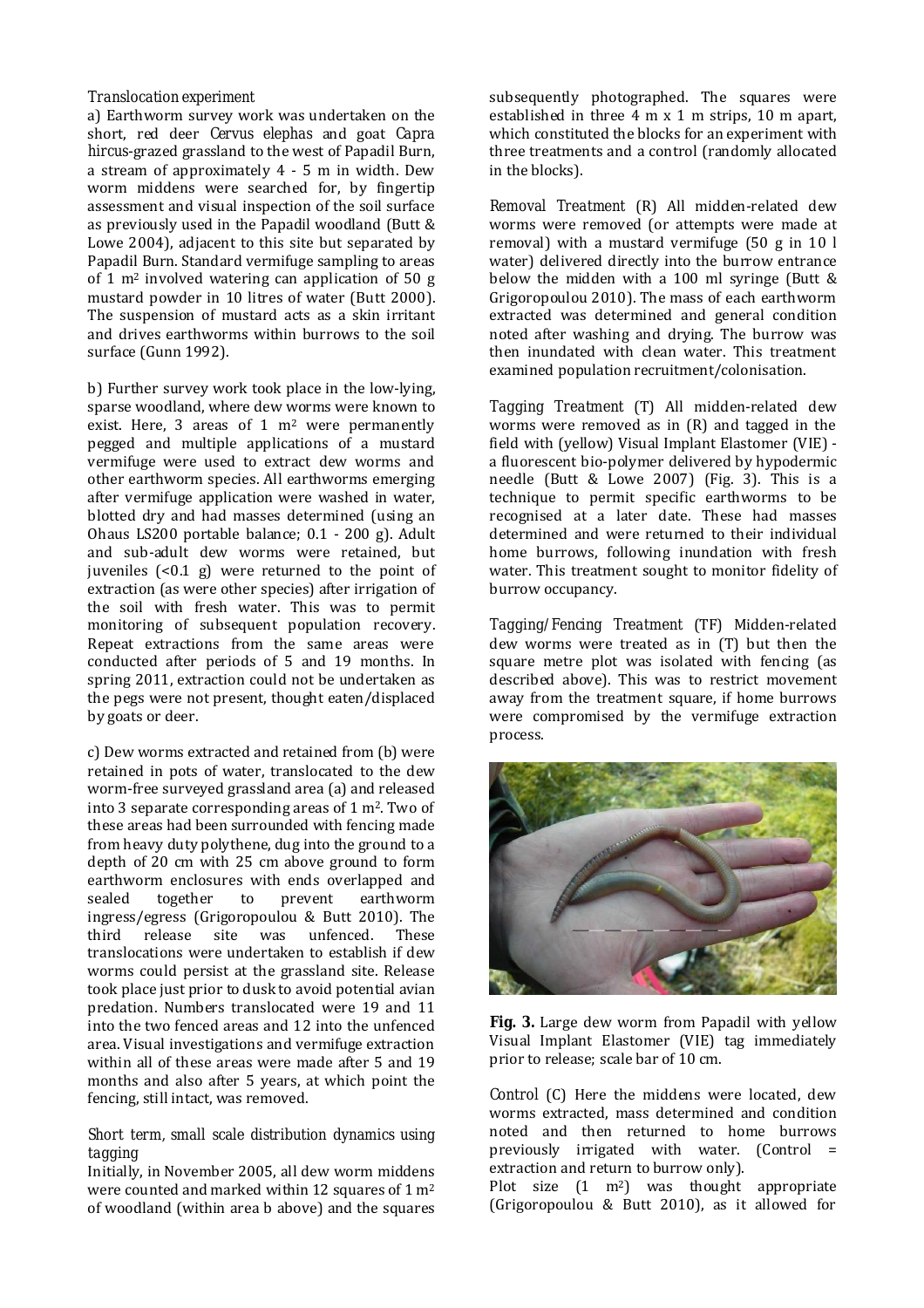reach-access to all points within, but avoided a need to step inside the experimental area. In all instances the location of each burrow was recorded in cm with reference to x-y coordinates. After a period of 5 months (spring 2006) the plots were re-visited and sampled once again for dew worms. All middens, mapped from 2005 were relocated from their coordinates and targeted with a mustard vermifuge along with any additional middens located and subsequent application of a vermifuge across the plots. All dew worms extracted had masses and general condition recorded and were also checked for the presence of a VIE tag.

# *Hillside Woodland - midden observation and general survey*

When descending from the Dibidil pony-path on a previous visit, dew worm middens had been observed on the wooded slopes which extend to 40 m in altitude above Papadil Loch. These middens were therefore investigated more closely (spring 2006, 2007 and 2011) as they appeared relatively large by comparison with observations in other UK woodlands (e.g. Grigoropoulou & Butt 2010) and those elsewhere at Papadil. Care was taken to investigate a very limited number as Rum is a NNR and the quantity of potentially large dew worms in this relatively sensitive area was unknown.

In spring 2007, additional investigations took place along transects across the wooded hillside slopes (to 35o), extending beyond the (now broken) deerfence and tree-cover into scrub to both east and west. Here, sloping areas were compared directly with adjacent flatter areas (terraces) for dew worm burrow densities and visually for leaf litter presence.

# *Video recording of dew worms at the soil surface*

In 2006, using low level light filming (Sony Handycam digital video camera with night-vision facilities - recording to 0 lux) records were made of any soil surface activities by targeted dew worms, as this is a species known to forage and mate above ground, whilst keeping its tail in its burrow (Butt et al 2003). The camera, supported on a tripod, was set up beside an obvious midden in the low lying woodland at dusk, and activated for remote filming, which was viewed the following morning  $(n = 3$ nights).

# *Data Analysis*

In most instances, the figures reported are as collected from the field. These relate directly to numbers of earthworms collected per area of soil sampled (density) or to live biomass (usually  $g$  m<sup>-2</sup>) for the same. Where comparisons were made between treatments in the "Short term, small scale distribution dynamics using tagging" experiment a Kruskal-Wallis test was utilised as the assumptions required for using a parametric method, such as ANOVA were not met.

# **RESULTS**

### *Translocation experiment*

a) No middens were found from hand-searching on the grazed grassland beside Papadil Burn. Additionally, application of a vermifuge failed to locate any dew worms. It was determined that this species was not present in this habitat and that a translocation experiment here was appropriate. The vermifuge did however reveal the green worm *Allolobophora chlorotica* (Savigny), the grey worm *Aporrectodea caliginosa* (Savigny), *L. rubellus* and *Satchellius mammalis* (Savigny) at community densities of 32 ind. m-2.

b) Mean population density of adult and sub-adult dew worms in the streamside woodland was recorded at 14 m-2 with a mean biomass of 47.6 g m-<sup>2</sup> from mustard extraction. Mean mass of clitellate (mature adult) individuals was 4.21 g (n=17). Removal of adult and sub-adults from experimental quadrats allowed subsequent population recovery estimations. After 5 months (over winter), mean results on extraction were  $3 \text{ m}^2 (4.5 \text{ g m}^2)$  and after 19 months were 6  $\mathrm{m}^2$  (11.2 g m<sup>-2</sup>). The mean number of dew-worm juveniles (<0.1 g) after zero, 5 and 19 months was 9, 11 and 35 m-2 respectively.

c) At the translocation area after 5 months, a total of 11 dew worms were located from the two fenced squares (11/30 = 37% recovery). All were returned to the same fenced areas. At the non-fenced area, an additional six worms were located  $(6/12 = 50\%)$ . Again, these were returned to the area after washing. This gave an overall recovery rate of 40%. After 19 months, vermifuge extraction in all three areas produced no dew worms and no signs of middens were located, although what proved to be two small (2 cm tall) ant hills were investigated. When the experiment was terminated in 2011, no dew worms or middens were found in all of the translocation areas.

# *Short term, small scale distribution dynamics using tagging*

The mean density of adult and sub-adult dewworms at the start of the experiment was 4.0-5.3 individuals  $m<sup>2</sup>$  (Fig. 4), thus generally much lower than at the translocation experimental source area. Five months later, the corresponding variation was 3.7-6.0 m-2, where treatments did not differ statistically for density (Kruskal-Wallis test; p=0.55). The proportion of tagged individuals at the final sampling was 14% and 25% for T and TF treatments, respectively. From control and R treatment no tagged individuals were found.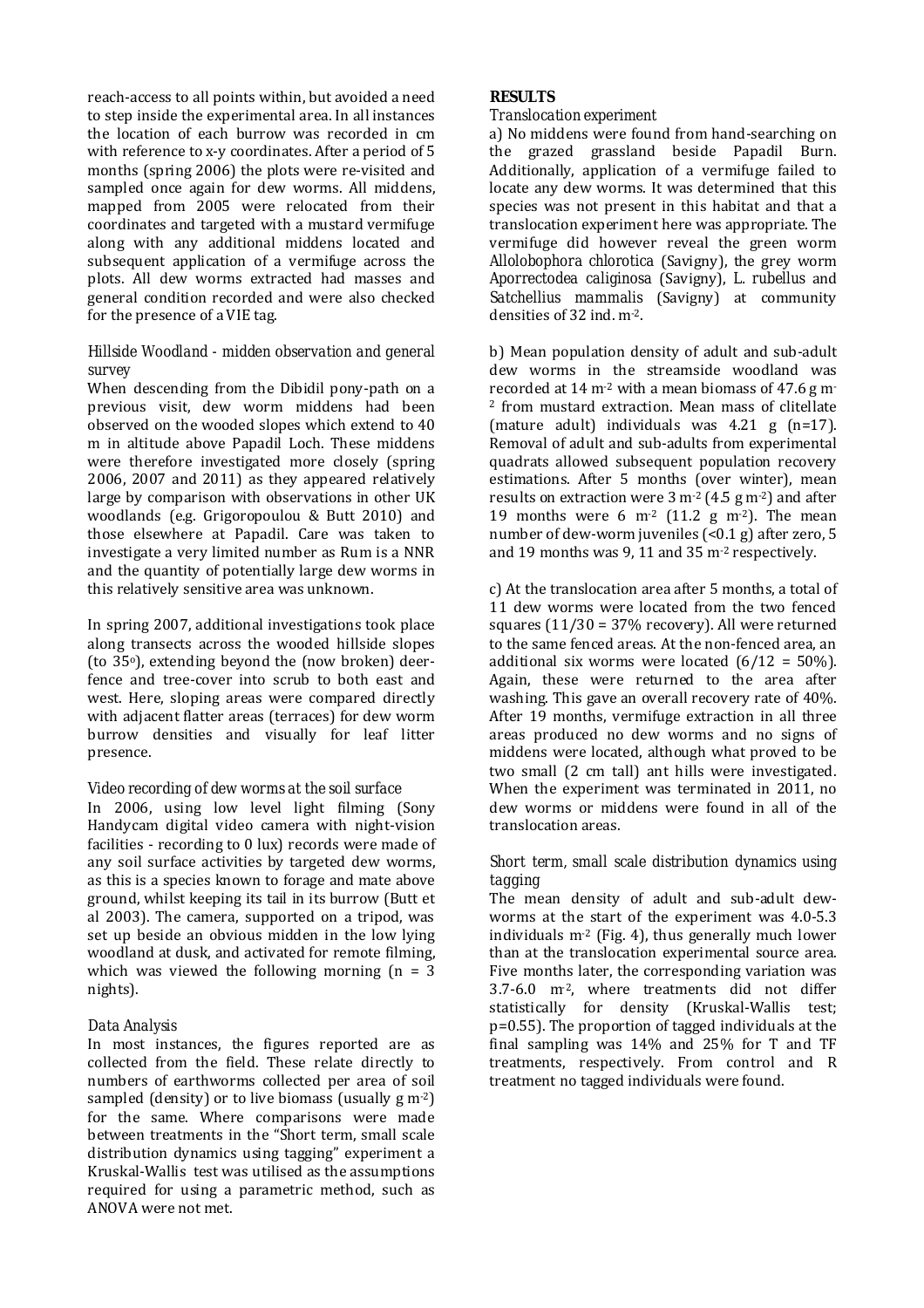

**Fig. 4**. Mean density of adult/sub-adult dew worms *Lumbricus terrestris* from a 5 month density manipulation and tagging experiment starting in November and ending in April (n=3). In "R" all individuals obtained in sampling were removed at the start of the experiment, in "C" they were returned to their burrows. In T and TF, sampled individuals were tagged and then returned to burrows, with plots fenced in TF. The values in parentheses give the % of tagged individuals from November sampling.

### *Hillside Woodland - midden observation and general survey*

Preliminary investigations in parts of the woodland at Papadil in spring 2006 revealed very large dew worm burrows (10 mm in diameter) below large middens. Vermifuge application to four burrows extracted three exceptionally large individuals with masses of 10.0, 12.0 and 12.7 g. These were tagged (see Fig. 3) and returned to home burrows previously irrigated with fresh water. A second investigation in spring 2007 failed to recover any of the tagged worms from these burrows, but an untagged individual of 10.1 g did emerge along with an immature of 2.9 g. No middens were found at this exact location in 2011 (pegged throughout these investigations).

The general survey across the woodland slopes in 2007 revealed dew worm middens on natural terraces, where leaf litter had collected but no signs of middens on slopes which were generally leaf litter-free. To the east and west of the fully wooded area, Gorse, Hawthorn *Cratageaus monogyna* and Rhododendron were dominant. The soils here were wetter and more peat-like with no signs of any dew worms.

#### *Video recording of dew worms at the soil surface*

The moon-less nights and temperatures above 10  $\degree$ C meant earthworm activity occurred and was recorded. Individual dew worms were observed to emerge from burrows and perform a "waving"

action in the air, prior to foraging for organic matter. This waving took the form of circular rotations of the anterior end, whilst in a vertical posture, as if"tasting" the air. This activity lasted for a period of less than 20 seconds after emergence.

#### **DISCUSSION**

It is almost certain that the dew worms found at Papadil originated from centuries of association with Man, either from times of subsistence agriculture and/or during the sport-related period of island ownership when the shooting lodge was constructed, perhaps brought to this location as fishing bait. The quality of the soils here permitted soil tillage and the planting of deciduous trees circa 1900 in fertile areas of brown earth soils beside Papadil Burn meant that an annual supply of organic matter was then available to these and other earthworm species.

#### *Translocation experiment*

As endogeic (shallow working) *A. chlorotica* and *S. mammalis* were not previously recorded at Papadil (Butt & Lowe 2004) their presence brought the total earthworm community composition to nine species, including examples from all ecological categories, at this location.

Mean dew worm density of 14 m-2 midden-forming adults/sub-adults in the low lying woodland was considerably less than could have been expected based on the previous midden count estimate of 23 m<sup>-2</sup>. However, the method used by Butt & Lowe (2004) estimated density based on feeling the soil surface for middens. The current work was based on vermifuge collection and therefore represented a more accurate technique. Also, closer investigations of what were thought to be middens on the grassland area nearby, were later shown to be diminutive ant hills.

The removal experiment of dew worms from the woodland showed a very slow recovery of adult animals to the manipulated area. Results suggested that over 5 months (November – April) no/little colonisation had occurred and that those collected were either hatchlings or smaller individuals not previously removed. Even after a period of 19 months, the majority of animals present were juvenile (less than 0.1 g) which showed a large increase with only a few adults present, which were likely to have colonised from nearby. This is unlike activity of this species in other woodland systems where movement over the soil surface has been shown to be frequent and burrow re-colonisation occurs when an adult is displaced or dies (Grigoropoulou & Butt 2012). Less dynamic changes suggest that disturbance to this site may be infrequent and may take considerable time to redress, although it is known, for example, that the nearby burn seasonally floods the woodland area, which could cause problems due to waterlogging of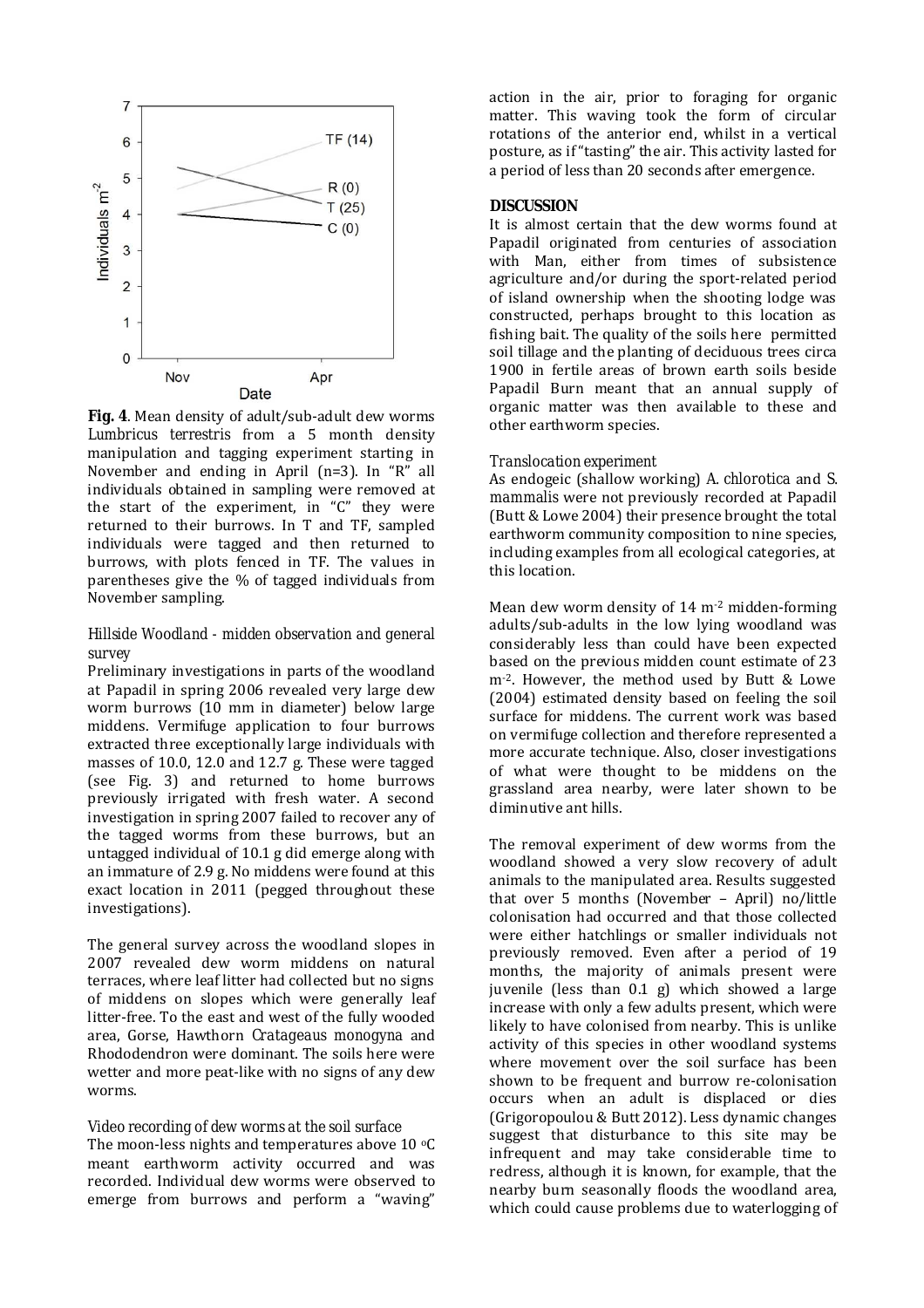burrows, but may also be positive and bring nutrients to this location.

The translocation work to the deer/goat-grazed, and slightly elevated grassland to the west of Papadil Burn proved to be unsuccessful but reasons for this are not clear. This could be a function of reduced organic inputs from the broadleaved trees, but dung from the grazing herbivores might compensate for this. The comparative elevation (1 to 2 m) of the more exposed grassland receptor site, but at a distance of less than 30 m from the woodland donor site could also be important, or the lack of trees might be less likely to dissuade the attention of potential avian predators (gulls and waders). If the burn itself had been a significant factor in preventing colonisation of the grassland, then the translocation would have overcome this. It is however, more likely that other physical factors such as soil depth, soil moisture content or an increased likelihood of predation are in operation.

## *Short term, small scale distribution dynamics using tagging*

The tagging of dew worms produced a maximum recovery rate of 25% in one treatment of the controlled experiment. But even here, results from the fenced plot were lower (14%) which was unexpected, suggesting that fencing does not improve recovery (as also shown from the translocation work). This was the first field trial of the technique developed by Butt & Lowe (2007) but was beset mainly by problems associated with extraction method. The mustard vermifuge used may have made the burrow uninhabitable in the short term and either led to emigration or a higher likelihood of potential predation – through greater surface activity. More recent studies, e.g. by Grigoropoulou & Butt (2010) have shown that introduction of VIE tagged animals to woodland areas that have not been influenced by a vermifuge are successful when the animals have been obtained from an alternative location. However, even under such circumstances only 23-43% of tagged individuals were recovered after 12 months from woodland-based experimental treatments. To successfully collect, tag and return dew worms to their home burrow may well require the use of a non-invasive extraction technique, such as an electrical method (Thielemann 1986) that has no lasting effect on the integrity of the burrow and its mucus lining.

# *Hillside Woodland - midden observation and general survey*

The dew worms from the hillside woodland, with a mean mass of 11.6 g, are significantly larger than those from other locations, which are normally less than half of this size, as shown from the lower lying woodland here (mean mass 4.21 g) and also from wider field collection (e.g. Nieminen et al 2011). As the Papadil animals were of an exceptionally large

size, consultations were undertaken with the Natural History Museum (NHM) in London and it was discovered that the NHM held no specimens of this size. It is suggested that the absence of many mammalian predators on Rum such as moles *Talpa europaea*, badgers *Meles meles*, hedgehogs *Erinaceus europaeus*, and foxes *Vulpes vulpes* (MacDonald 1983), a plentiful supply of organic matter and remoteness, hence undisturbed nature, of this site may permit individuals to live for long periods and attain above average masses. These findings suggest that Rum hosts the largest earthworms in Britain, as the largest on record (8.7 g) had previously (Butt, 2000) been obtained from soil at the base of a gryke in a limestone pavement at Malham, Yorkshire, where once again a protected environment was present.

# *Video recording of dew worms at the soil surface*

The worm-waving recorded in the field confirmed observations previously recorded in a laboratory arena setting (Butt et al 2003) as a natural behaviour, undertaken as the animal senses its surroundings on emergence from its burrow. This warrants further investigation in line with recent novel behavioural observations associated with feeding of this species (Griffith et al 2013).

The work undertaken at Papadil revealed information on dew worm biology that was previously unknown. It also showed that a population of this species once established can persist in areas where soil conditions are conducive to its deep burrowing habit, provided that sufficient food supply, here deciduous tree leaves, are present. Attainment of large size may then be a function of a lack of predators and little disturbance at Papadil. The field trials, whilst thwarted in some areas, did provide useful data. More frequent visits over the study period would have given greater insights into dew worm population dynamics, but the remoteness of Papadil prevented this. Overall, this fertile area, on a barren island in the Inner Hebrides has provided a platform for further research into dew worm ecology.

### **ACKNOWLEDGEMENTS**

SNH, Isle of Rum, for support of the work here reported.

### **REFERENCES**

- Boyd, J.M. (1957). Ecological distribution of the Lumbricidae in the Hebrides. *Proceedings of the Royal Society Edinburgh* (B) 66, 311-338.
- Butt, K.R. (2000). Earthworms of the Malham Tarn Estate (Yorkshire Dales National Park). *Field Studies* 9, 701-710.
- Butt, K.R. & Grigoropoulou, N. (2010). Basic Research Tools for Earthworm Ecology. Applied and Environmental Soil Science, vol. 2010, Article **ID** 562816.